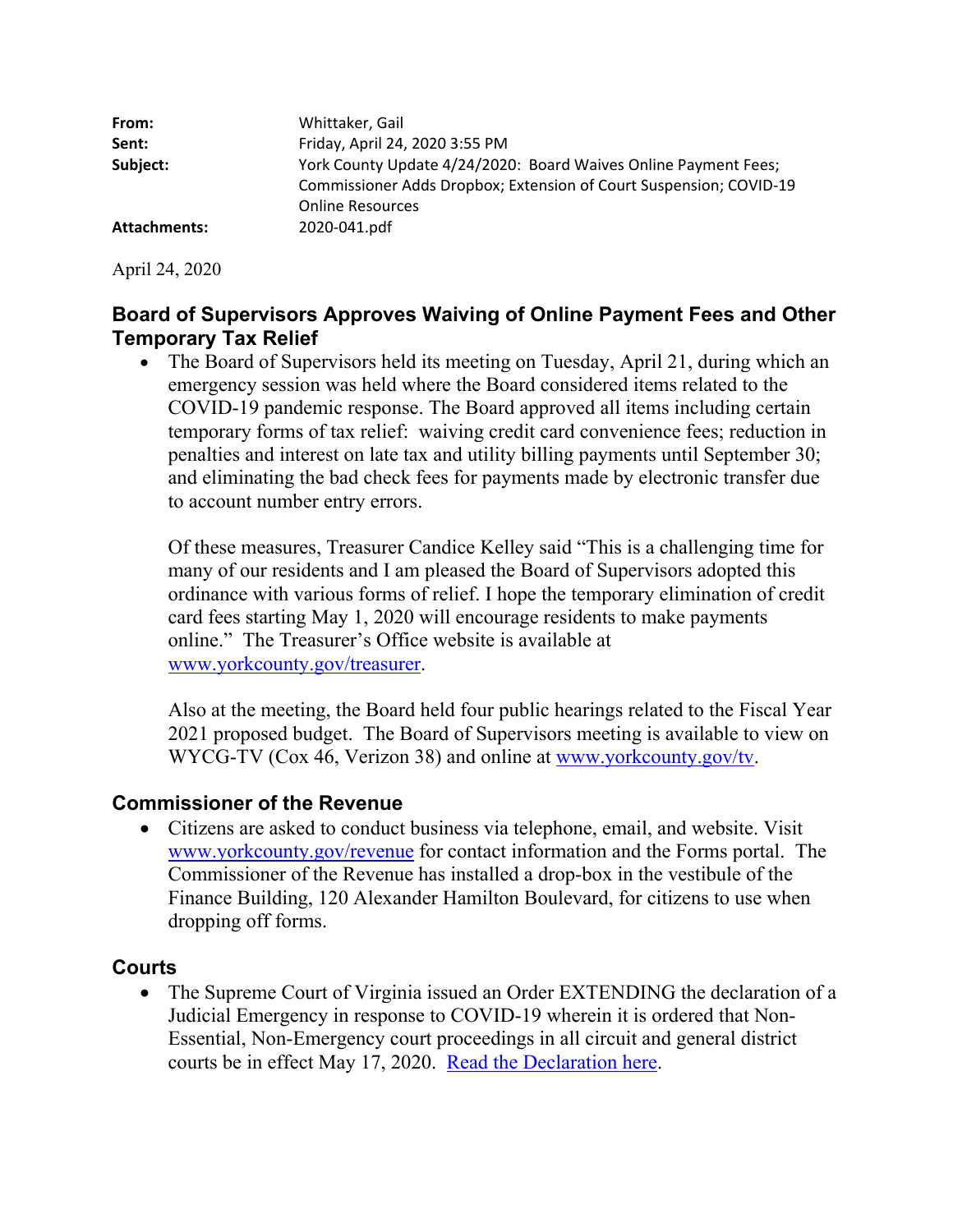## **COVID-19 Resources**

• York County has added a link to its "COVID Connections" page on its website – www.yorkcounty.gov - that connects site visitors to the Hampton Roads Planning District Commission's Hampton Roads COVID-19 Impact Planning Hub. The site provides information, maps/data, and resources concerning the COVID-19 pandemic impact on the York County and Hampton Roads area. The site provides information, maps/data, and resources concerning the COVID-19 pandemic impact on the Hampton Roads area.

Other resources on the County's COVID Connections page include links to the Centers for Disease Control and Prevention (CDC), Virginia Department of Health (VDH), Virginia Hospital COVID-19 Dashboard, information on coronavirus scams, and more.

The closures/cancellations listing is regularly updated on the County's website - www.yorkcounty.gov – and is being shared on the County's Facebook page - https://www.facebook.com/yorkcountyva/.

For a listing of York County phone numbers, visit www.yorkcounty.gov/directory.

### *Gail L. Whittaker*

Public Information Officer/FOIA Officer York County Public Affairs (757) 890‐3310 – desk (757) 890‐3300 – main (757) 817‐2665 – cell www.yorkcounty.gov